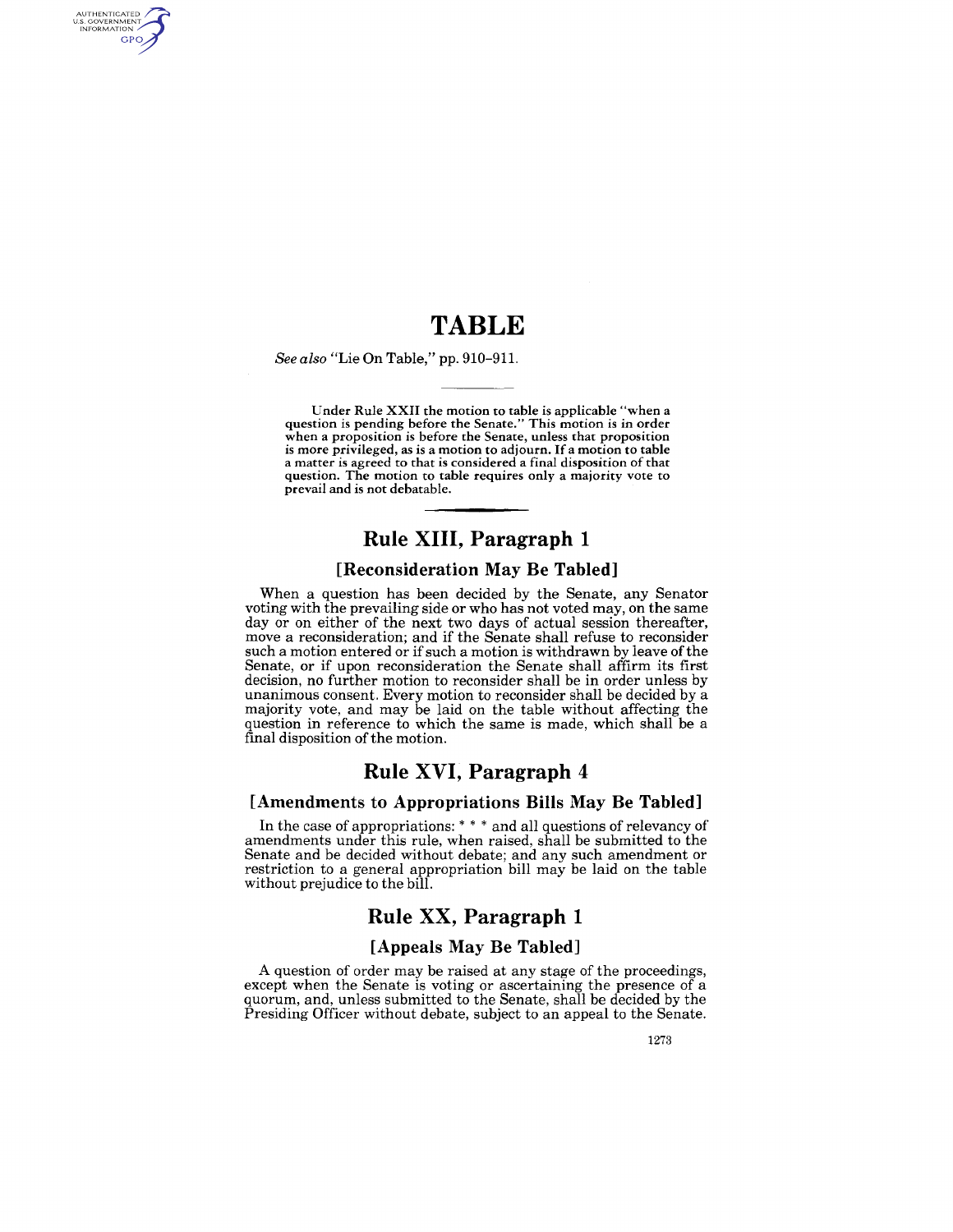When an appeal is taken, any subsequent question of order which may arise before the decision of such appeal shall be decided by the Presiding Officer without debate; and every appeal therefrom shall be decided at once, and without debate; and any appeal may be laid on the table without prejudice to the pending proposition, and thereupon shall be held as affirming the decision of the Presiding Officer.

### **Rule XXII, Paragraph 1**

### **[Precedence of Motions]**

When a question is pending, no motion shall be received but-To adjourn.

To adjourn to a day certain, or that when the Senate adjourn it shall be to a day certain.

To take a recess.

To proceed to the consideration of executive business.

To lay on the table.

To postpone indefinitely.

To postpone to a day certain.

To commit.

To amend.

Which several motions shall have precedence as they stand arranged; and the motions relating to adjournment, to take a recess, to proceed to the consideration of executive business, to lay on the table, shall be decided without debate.

### **Rule XIV, Paragraph 8**

### **[Preambles May Be Tabled]**

When a bill or resolution is accompanied by a preamble, the question shall first be put on the bill or resolution and then on the preamble, which may be withdrawn by a mover before an amendment of the same, or ordering of the yeas and nays; or it may be laid on the table without prejudice to the bill or resolution, and shall be a final disposition of such preamble.

#### **Adjourn:**

**The** motion to adjourn is in order after a motion to table has been made but before a vote thereon begins.<sup>1</sup>

### **Amendment, Tabling of:**

*See also* "Withdrawal of Amendments," pp. 119-123; "Table, Reconsider Vote To," p. 1145; "Tabling of Motion to Reconsider," pp. 1145-1147; "Tabling, Motion Carries With It," p. 1284.

<sup>1</sup> Rule XXII; *see also* Mar. 14,1972,92-2, *Record,* pp. 8304-10.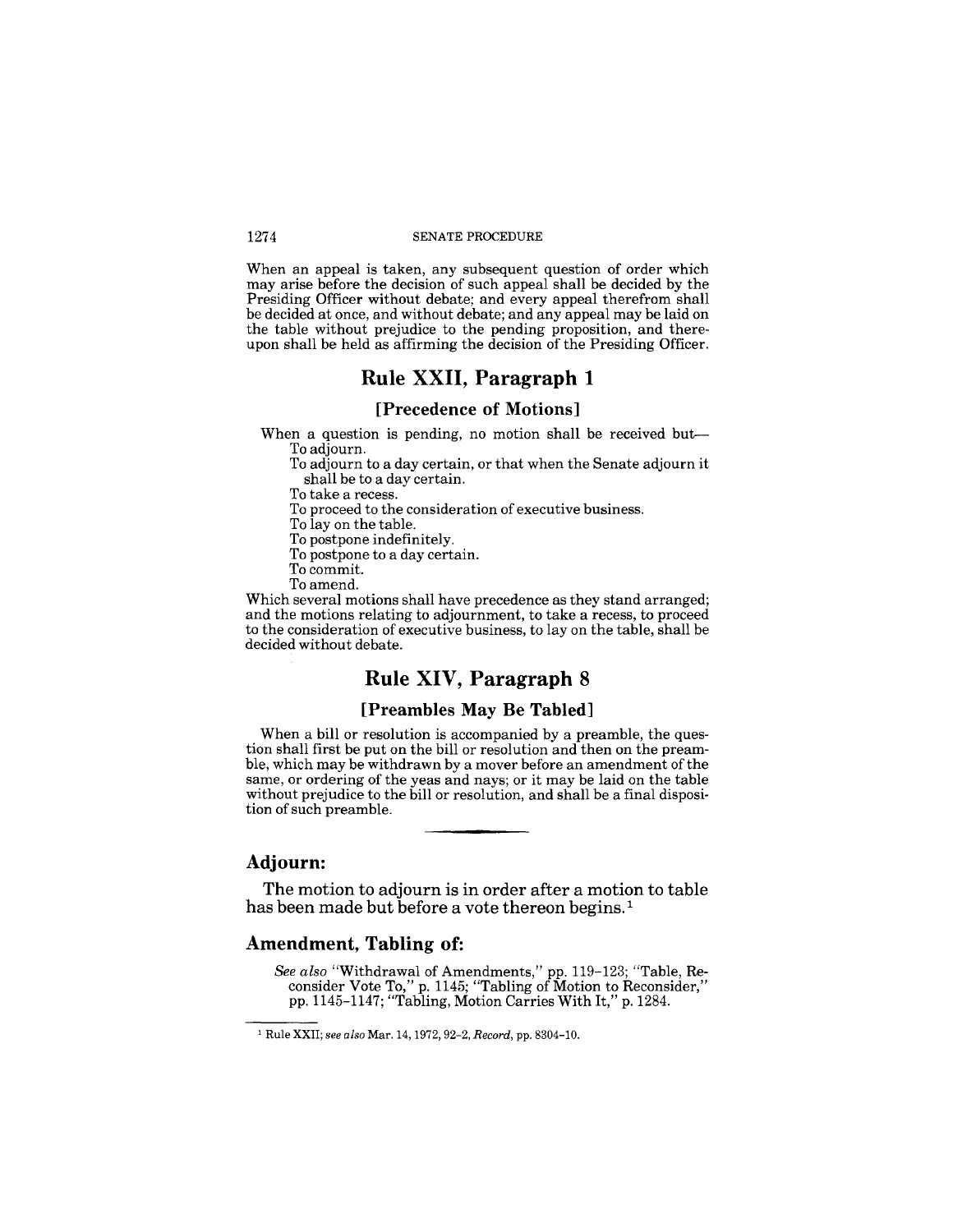An amendment to a bill may be laid on the table without prejudice to that bill; <sup>2</sup> an amendment to which an amendment has been proposed and is pending, may be laid on the table, and if such a motion is agreed to, the amendment proposed thereto is carried with it. <sup>3</sup>

A motion to table an amendment which has been agreed to and then reconsidered is in order. 4

The tabling of a motion to strike does not carry to the table an amendment which is pending to the language proposed to be stricken by the motion to strike. 5 Likewise, the tabling of a substitute for a bill does not affect the pendency of a perfecting amendment to the underlying language of the bill proposed to be stricken by the substitute.<sup>6</sup>

When an amendment to an amendment is pending, a motion to table the underlying amendment is in order and not debatable. If it carries, the motion carries with it the amendment to the amendment being tabled. 7

An amendment to an amendment may be laid on the table and would not carry the original amendment with it. <sup>8</sup>

A motion to table an amendment as amended by a substitute would be in order even though a motion to table the original amendment and a motion to table the substitute amendment had been previously offered and rejected before the original amendment had been amended. 9

A motion to table an amendment after it has been amended is in order, even though a motion to table the original amendment had been offered and rejected.

A motion to table an amendment, as amended, takes precedence over another amendment to the original amendment, and if agreed to, would take with it the amendment to the amendment.<sup>10</sup>

<sup>&</sup>lt;sup>2</sup> See Apr. 6, 1942, 77-2, Record, p. 3356.<br>
<sup>3</sup> Aug. 4, 1980, 96-2, Record, p. 21189, 70ct. 9, 1929, 71-1, Journal, p. 161; July 24, 1978, 95-2, Record, p. 22385; April 1, 1977, 95-1, Record, pp. 10050-51; Jan. 16, 1891

*<sup>6</sup> See* May 3,1990,101-2, *Record,* pp. S 5634-38. 7 Dec. 3,1981,97-1, *Record,* p. 29452. 8 Feb. 22,1875,43-2, *Journal,* p. 32l.

<sup>9</sup>May 16, 1974,93-2, *Record,* pp. 15076-80. *10 See* July 25,1973,93-1, *Record,* p. 25973.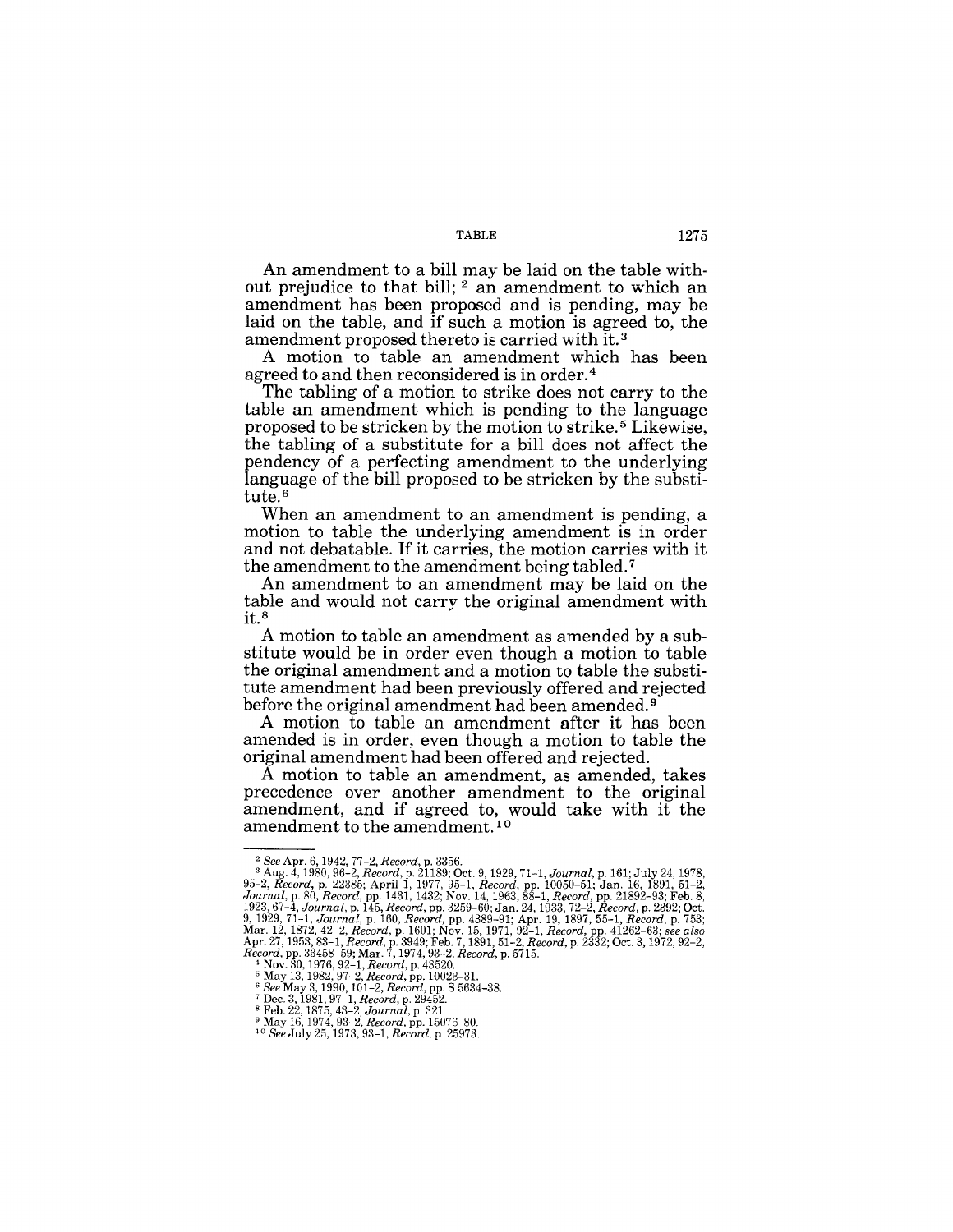Likewise, a motion to lay on the table a reservation to a treaty, to which an amendment had been proposed, and to which amendment an amendment was pending, would be in order; and if agreed to, it would carry with it the two amendments.<sup>11</sup> A motion proposed as a substitute to lay the latter amendment on the table would not be in order. 12

A motion to table is in order in each instance, even if the yeas and nays have been ordered on the adoption of the amendment,  $13$  on adoption of a motion to recommit,  $14$ on adoption of a motion to refer to a committee, House amendments to Senate amendments to a House bill,15 or on a motion to postpone to a day certain the further consideration of a conference report.<sup>16</sup>

A motion to table a substitute amendment, to which an amendment is pending, is in order. 17

When a motion to table an amendment in the first degree is made to which an amendment in the second degree is pending but on which no action has been taken, a Senator may withdraw his amendment in the second degree even though the yeas and nays had been ordered on the motion to table the amendment in the first degree, because no action had been taken on the amendment in the second degree. 18

While a second degree amendment to an amendment is pending, a motion to table the first degree amendment is in order. 19

When amendments are pending both to a bill and substitute therefor, it is in order to move to table any of the amendments. When an amendment to a committee substitute is tabled while amendments to the text of the bill to be stricken are pending, it is not in order to offer another amendment to the substitute until the pending amendments to the language of the bill proposed to be stricken are disposed of.<sup>20</sup>

<sup>11</sup> Mar. 17, 1920, 66-2, *Record,* p. 4443.

<sup>12</sup>*See Ibid.* 

<sup>&</sup>lt;sup>13</sup> Feb. 17, 1923, 67-4, *Record*, p. 3833; Aug. 19, 1959, 86-1, *Record*, p. 16382; see Dec. 2, 1969, 91-1, *Record*, p. 28027-32.<br>1969, 91-1, *Record*, p. 36442; Oct. 12, 1979, 96-1, *Record*, pp. 28027-32.<br><sup>14</sup> See De

**<sup>20 20 13</sup> Oct. 6, 1971, 92-1,** *Record*, pp. 35261-62.<br><sup>19</sup> Aug. 4, 1980, 96-2, *Record*, pp. 35261-62.<br><sup>20</sup> *See* Sept. 15, 1982, 97-2, *Record*, pp. 23617-18.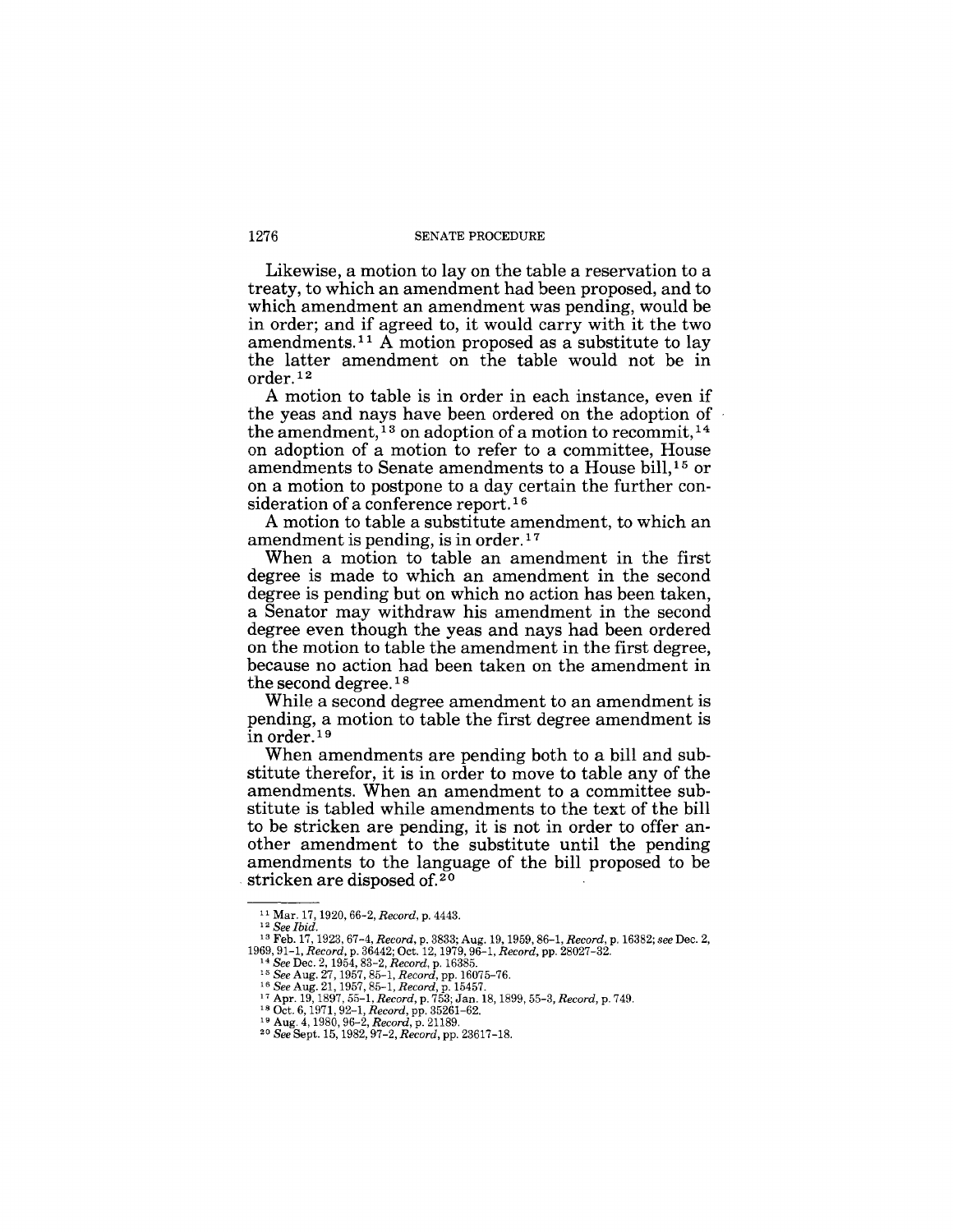A motion to lay an amendment on the table has precedence over a question of amending or agreeing to such amendment. 21 An amendment to an amendment would not be in order while a motion to table the first amendment is pending. 22

In the event of the rejection of a motion to lay an amendment on the table, an amendment to the amendment would then be in order.<sup>23</sup>

If a motion to table an amendment has failed, another motion to table that amendment would be in order if the amendment has been amended in the interim. 24

A motion to lay an amendment on the table is not in order when the Senate is operating under a unanimous consent agreement to vote upon the adoption of that amendment at the end of 1 hour's debate thereon.<sup>25</sup>

#### Amendments Tabled-Reoffer:

An amendment carried to the table with a reservation to a treaty, to which it was pending, may be reoffered as an independent question. 26

#### Appeals Relative to the Motion To Table:

*See also* "Table," p. 148.

The motion to table is not debatable, hence an appeal from the decision of the Chair holding such a motion in order is not debatable. 27

An appeal from the decision of the Chair having been taken, the Chair may recognize another Senator to move to lay the appeal on the table. 28

### Cloture, Motion Pending:

It is in order to move to table an amendment upon which a cloture motion has been filed.<sup>29</sup>

<sup>&</sup>lt;sup>21</sup> Rule XXII; see Dec. 2, 1954, 83–2, *Record, p. 16360.*<br><sup>22</sup> Nov. 30, 1971, 92–1, *Record, p.* 43520.<br><sup>23</sup> *See.* Dec. 2, 1954, 83–2, *Record, pp. 16367–68.*<br><sup>24</sup> Mar. 31, 1982, 97–2, *Record, pp.* 6167–70.<br><sup>25</sup> *See* 

<sup>27</sup> Jan. 16, 1891, 51-2, *Journal,* p. 80 *Record,* pp. 1431-32. 28 Nov. 17, 1942, 77-2, *Record,* pp. 8897-98. 29 Apr. 18, 1983, 98--1, *Record,* p. 8801.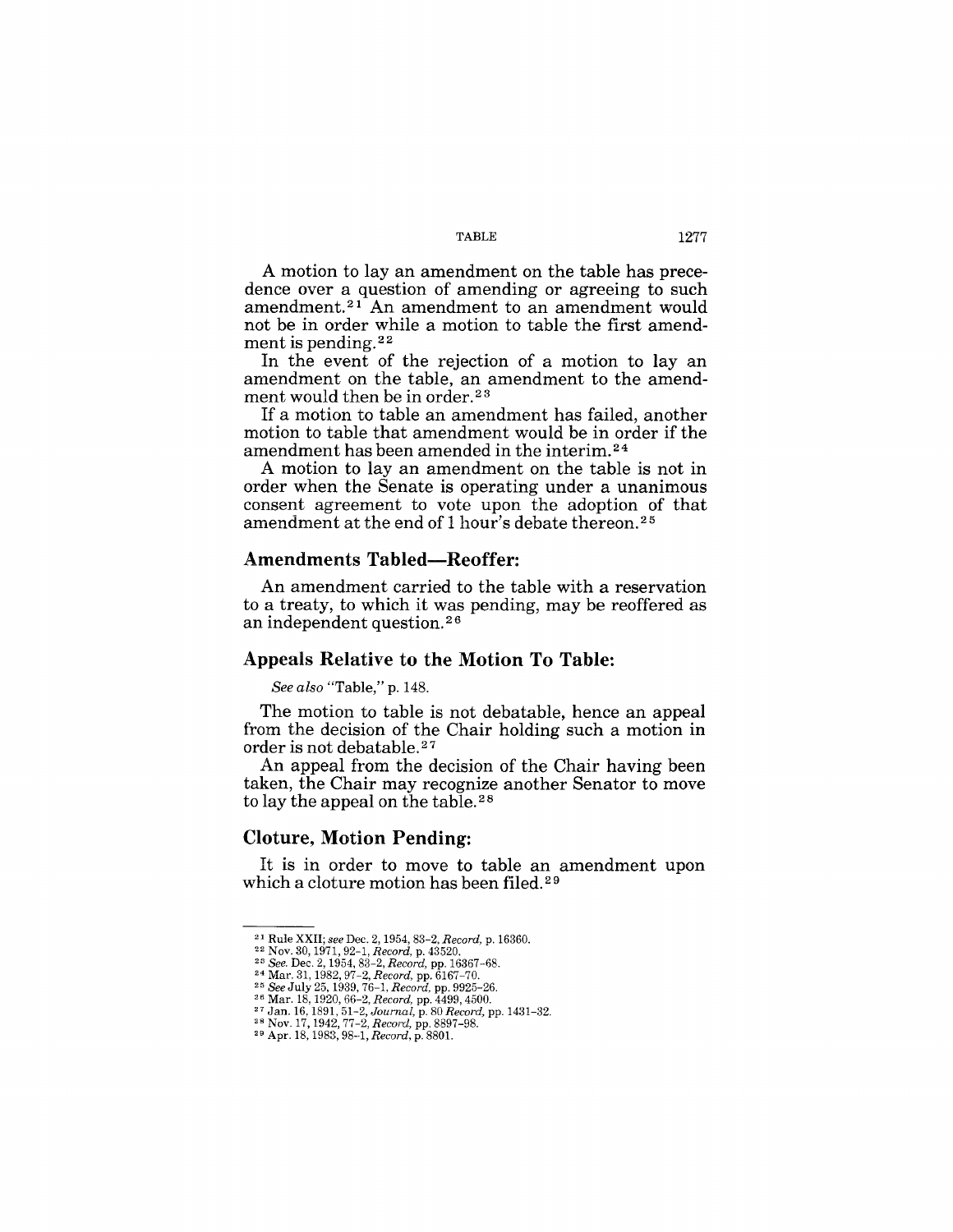#### **Consideration, Motion To Table:**

*See* "Consideration," "Table," p. 680.

### **Debate of Motion To Table:**

*See also* "Table, Motion To, Not Debatable," pp. 785-786.

A motion to table is not debatable. 30

### **Defeat of-Question Recurs on Motion:**

If a point of order is made against a motion and the point of order is tabled, the motion against which the point of order was made would be the pending question left before the Senate.<sup>31</sup>

### **Divided Amendment:**

*See also* "Division of Question," pp. 807-812.

Once an amendment has been divided, a motion to table both parts at the same time would not be in order except by unanimous consent.<sup>32</sup>

### **Effect of—Final Disposition:**

A motion to table, if agreed to, is a final disposition of the matter proposed to be tabled.<sup>33</sup>

### **Effect of Motion To Table on Motion To Reconsider:**

A motion to table a motion to reconsider, if adopted, defeats the motion to reconsider. 34

### **En Bloc Procedure:**

*See also* "En Bloc Consideration and Adoption," pp. 59-6l.

Where several amendments to a bill were considered en bloc, by unanimous consent, the Chair ruled that a motion to lay on the table the amendments en bloc would be in order.35

<sup>&</sup>lt;sup>30</sup> July 16, 1983, 98-1, *Record*, p. 19501.<br><sup>31</sup> See Jan. 18, 1967, 90-1, *Record*, pp. 918-19.<br><sup>32</sup> See Mar. 30, 1977, 95-1, *Record*, p. 9663.<br><sup>33</sup> Feb. 2, 1965, 89-1, *Record*, p. 1825.<br><sup>34</sup> See Oct. 4, 1949, 81-1, *R*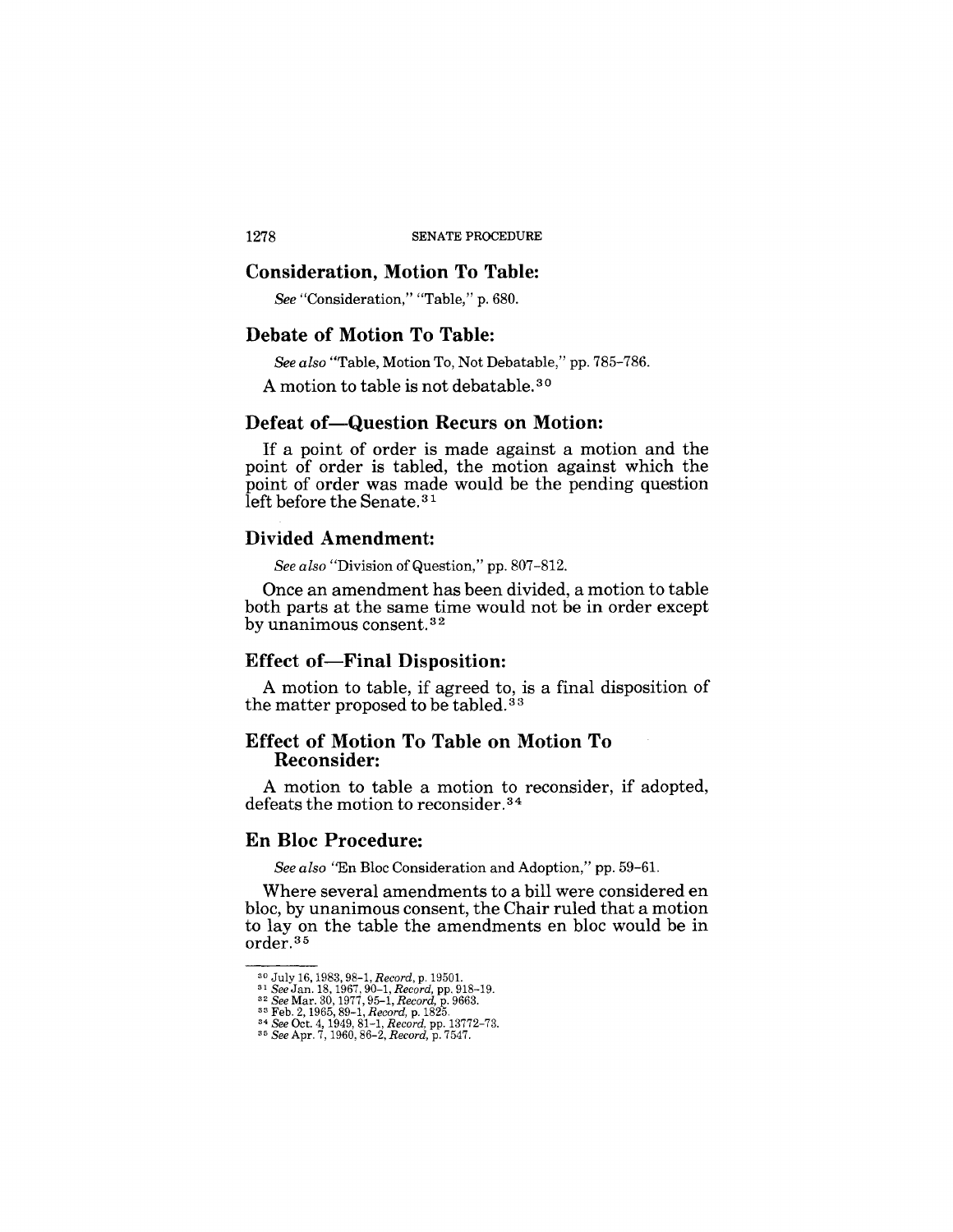### **Executive Session:**

A motion to table a motion to go into executive session is not in order since under Rule XXII a motion to go into executive session takes precedence over a motion to table. 36

#### **Motions To Table-In Order:**

Precedents of the Senate have established that it is in order to move to table:

 $(1)$  A motion to proceed to the consideration of a bill;  $37$ 

(2) A motion to amend the *Journal* by requiring the name of one Senator to be so recorded; 38

(3) An appeal from the decision of the Chair, as soon as another Senator takes that appeal; 39

(4) Substitute amendment, to which an amendment is pending, is in order; 40

(5) To lay on table a resolution as modified, after debate has proceeded; 41

(6) A motion to refer a message from the President of the United States; 42

(7) A motion to reconsider the vote on the passage of a bill,<sup>43</sup> or other motions to reconsider; <sup>44</sup>

(8) A point of order made against a bill as revenue raising, which question had been submitted to the Senate for decision;  $45$ 

 $(9)$  A motion to table an amendment which has been agreed to and then reconsidered; 46

(10) A motion to table the credentials of a Senatorelect; 47

 $(11)$  A motion to table a preamble; <sup>48</sup>

(12) A motion to table a matter is in order even though the yeas and nays have been ordered on it; 49 and

<sup>&</sup>lt;sup>36</sup> July 28, 1980, 96–2, *Record* p. 19967; Sept. 30, 1976, 94–2, *Record,* p. 33887.<br><sup>37</sup> Feb. 23, 1887, 49–2, *Record,* p. 2122; Jan. 22, 1891, 51–2, *Record,* p. 1664.<br><sup>38</sup> Oct. 16, 17, 18, and 19, 1893, 53–1, *Journal* 

<sup>&</sup>lt;sup>39</sup> Rule XX; Nov. 17, 1942, 77-2, *Record*, pp. 8897-98.<br><sup>40</sup> Apr. 19, 1897, 55-1, *Record*, p. 753.<br><sup>41</sup> Mar. 17, 1913, 63-Special Session, *Record*, p. 27.

<sup>&</sup>lt;sup>42</sup> June 16, 1909, 61-1, Record, pp. 3345-46.<br>
<sup>43</sup> Apr. 23, 1951, 82-1 Record, p. 4177; Apr. 13, 1933, 73-1, Record, p. 1637; Jan. 18,<br>
1944, 78-1, Record, p. 305.<br> **44 Mar. 1, 1858**, 35-1, Journal, p. 224.<br> **44 Mar. 2,**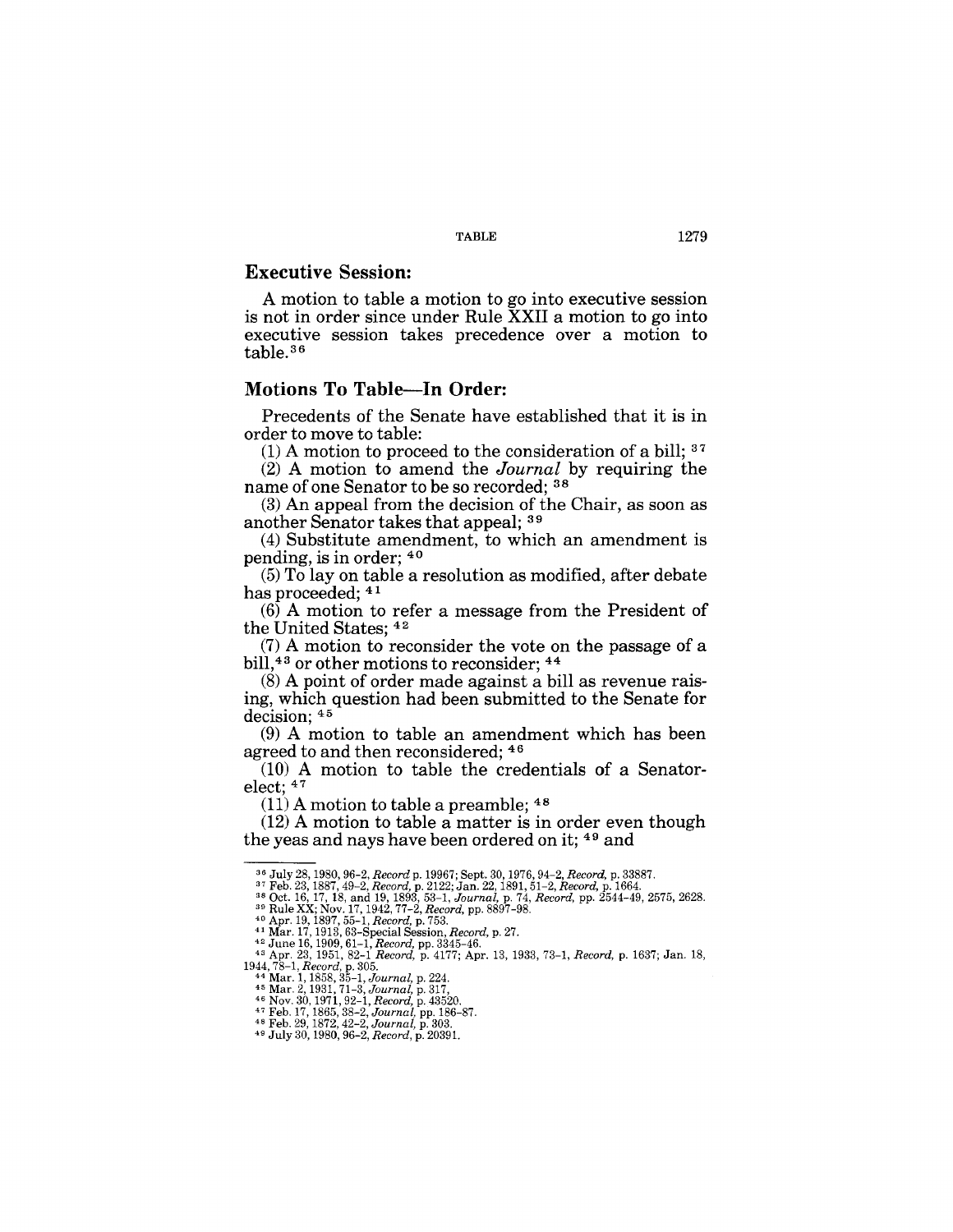(13) Where by unanimous consent a separate vote has been ordered on a section of a substitute amendment for a bill, to which section an amendment is pending, a motion to table such a section is in order.<sup>50</sup>

While a point of order that had been submitted to the Senate is pending, a motion to table the amendment against which the point of order was made is in order. 51

A motion to table an amendment to an amendment or a motion to table an amendment to which an amendment has been offered is in order. <sup>52</sup>

The giving of notice of intention of entering a motion to reconsider a proposition is not the entering of the motion and it cannot be tabled.<sup>53</sup>

A motion to lay an amendment on the table has been held to be in order when the Senate was operating under unanimous consent agreements of such amendments, as follows:

(1) Limiting debate on amendments proposed to a bill at the appropriate time; <sup>54</sup>

(2) Precluding further debate after a specified hour on any amendment to a bill; 55

(3) Providing that amendments be considered under a 15 minute limitation of debate and disposed of when the discussion was concluded.<sup>56</sup>

Under a unanimous consent agreement limiting debate and providing for a vote on all amendments or motions and upon the bill itself, motion to lay the bill on the table was held to be in order.<sup>57</sup>

#### **Motions To Table-Not in Order:**

*See also* "Attendance of Senators," "Table-Motions To Get Attendance-Not in Order," p. 222.

A motion to reconsider the vote on tabling a motion to reconsider is not in order. 5 8

<sup>&</sup>lt;sup>50</sup> *See* Mar. 11, 1960, 86–2, *Record, p*p. 5280–81.<br><sup>51</sup> Oct. 7, 1983, 97–2, *Record, p*p. 27781–83.<br><sup>52</sup> Mar. 12, 1872, 42–2, *Record, pp.* 1601–02.<br><sup>53</sup> June 17, 1932, 72–1, *Journal, p.* 604, *Record, p.* 13276.

<sup>&</sup>lt;sup>54</sup> Jan. 31, 1922, 67–2, Journal, p. 72, Record, p. 1972.<br><sup>55</sup> See Mar. 21, 1947, 80–1, Record, p. 2368.<br><sup>56</sup> May 4, 8, 14, and 15, 1906, 59–1, Journal, p. 496, Record, pp. 6369, 6511–12, 6807, 6886. 57 Apr. 22, 1947, 80-1, *Record,* pp. 3789, 3792.

<sup>58</sup> June 18, 1953, 83-1, *Record,* p. 6802.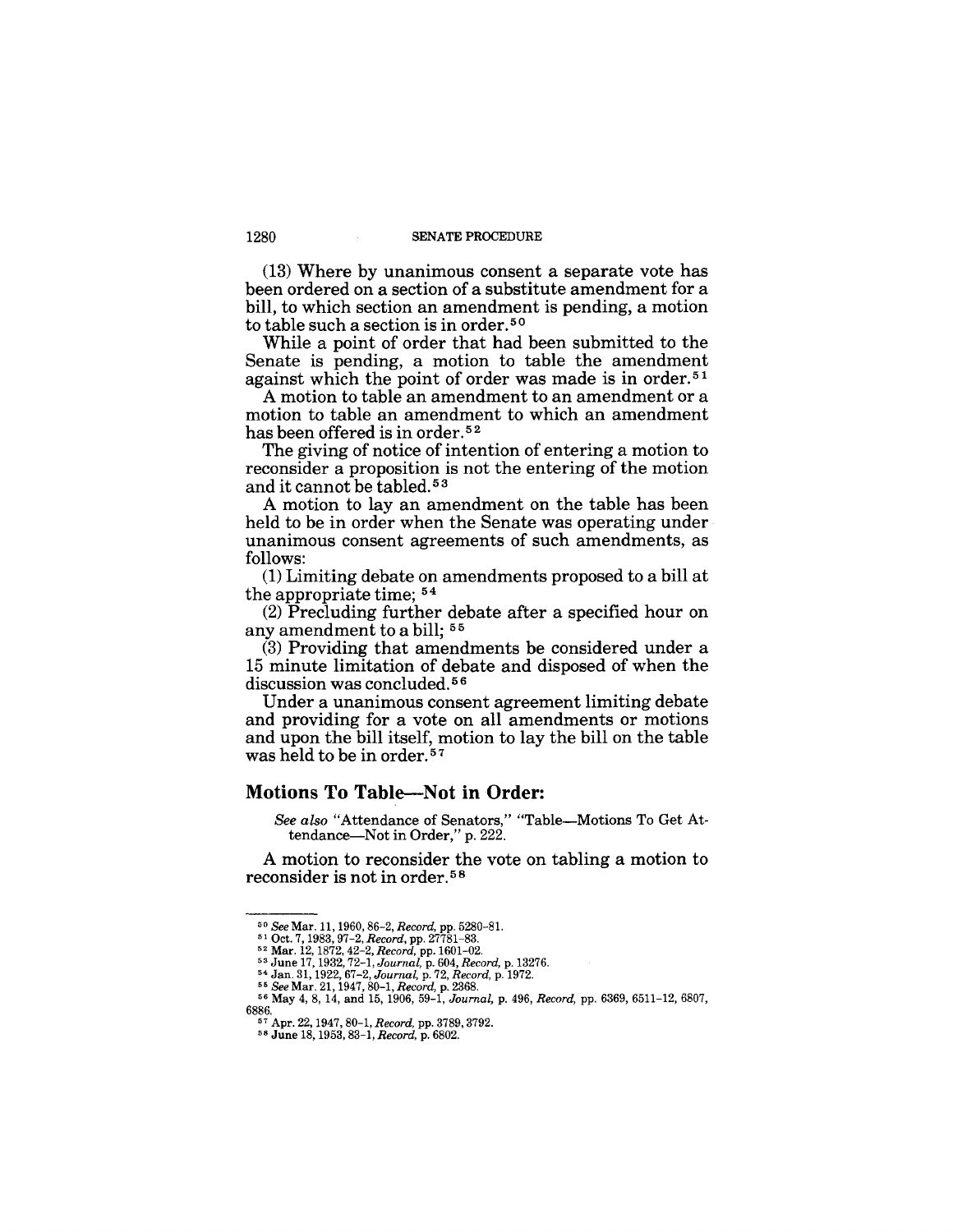In the absence of a quorum it is not in order to move to table a motion to instruct the Sergeant at Arms to request the attendance of absent Senators. 59

A notice given by a Senator of his intention to enter a motion to reconsider is not subject to a motion to lay it on the table.<sup>60</sup>

After a motion to table an amendment has been made, it is not in order to propose an amendment to the amendment and the Chair enforced this without a point of order being necessary.<sup>61</sup>

#### **Point of Order:**

*See* "Points of Order," pp. 987-996.

### **Precedence of Motion To Table:**

When a question is pending, under Rule XXII, no motion shall be received but:

To adjourn.

To adjourn to a day certain, or that when the Senate adjourn it shall be to a day certain.

To take a recess.

To proceed to the consideration of executive business.

To lay on the table.

To postpone indefinitely.

To postpone to a day certain.

To commit.

To amend.

Decisions have been made that:

(1) A motion to lay a resolution on the table takes precedence over amendments thereto and a motion to refer the same to a committee;  $62$ 

(2) A motion to table an amendment to a motion to recommit with instructions takes precedence over a motion to indefinitely postpone the motion to recommit.63

(3) A motion to recess takes precedence over a motion to lay on the table, and is not subject to a motion to lay the

 $\begin{array}{l} \text{59 July 20, 1983, 98-1, Record, p. 19914.} \\ \text{60 See June 11, 1935, 74-1, Record, p. 9068.} \\ \text{61 June 3, 1986, 99-2, Record, p. 12190.} \\ \text{62 Feb. 19, 1915, 63-3, Record, p. 4092; see also Aug. 2, 1954, 83-2, Record, 12977.} \\ \text{63 July 14, 1987, 100-1, Record, p. S 9863.} \end{array}$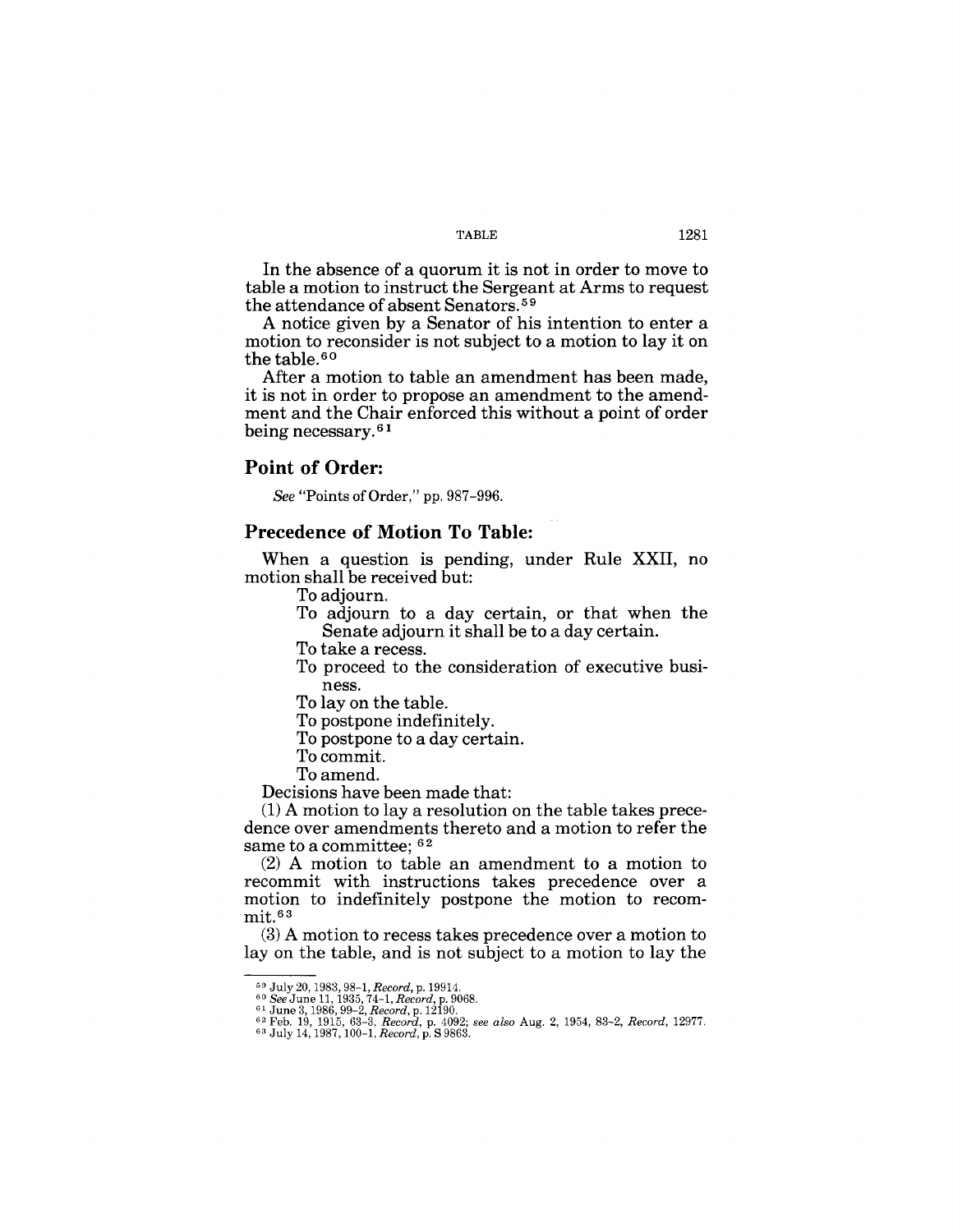same on the table;  $64$  or a motion to recess is not subject to a motion to table, since a motion to recess takes precedence over a motion to table.<sup>65</sup> A motion to recess is in order pending the vote on a motion to table, but such motion to recess is not subject to a motion to table. 66

(4) A motion to table takes precedence over a point of order,<sup>67</sup> and takes precedence over the making of a point of order as to the constitutionality of an amendment. 68

If a motion to table is defeated, it would then be in order to raise a point of order against the amendment as being unconstitutional; 69

(5) A motion to lay an amendment or matter on the table is in order notwithstanding the yeas and nays have been ordered on the question of agreeing to the same,<sup>70</sup> and takes precedence over a question of amending or agreeing to such amendment. 7 1

While a point of order is pending, a motion to table the amendment against which the point of order was made is in order. 72

After a motion to table an amendment has been made, it is not in order to propose an amendment to the amendment and the Chair enforced this without a point of order being necessary. 7 3

An amendment to an amendment would not be in order while a motion to table the first amendment is pending.<sup>74</sup>

### **Presiding Officer, Moves To Table:**

On one occasion, the Presiding Officer in his capacity as a Senator moved to table a motion to reconsider. 7 5

#### **Quorum:**

*See* "Table," pp. 1065-1066.

<sup>64</sup> Mar. 2, 1929,70-2, *Journal,* pp. 270-71, *Record,* pp. 5062-64.

<sup>65</sup> Nov. 25, 1980, 96-2, *Record,* pp. 31106-07. 66 July 15, 1983, 98-1, *Record,* p. 19484.

<sup>67</sup>June 16, 1966, 89-2, *Record,* pp. 13548-49. *68 Ibid. 69 Ibid.* 

<sup>70</sup>Feb. 17, 1923,67-4, *Record,* p. 3833-34. 71 Rule XXII; *see also* Dec. 2, 1954, 83-2, *Record,* p. 16360. 72 Oct. 7,1983,97-2, *Record,* pp. 27781-83.

<sup>73</sup>June 3,1986,99-2, *Record,* p. 12190. 74 Nov. 30, 1971,92-1, *Record,* p. 43520.

<sup>75</sup> Feb. 28, 1984,98-2, *Record,* p. 3655.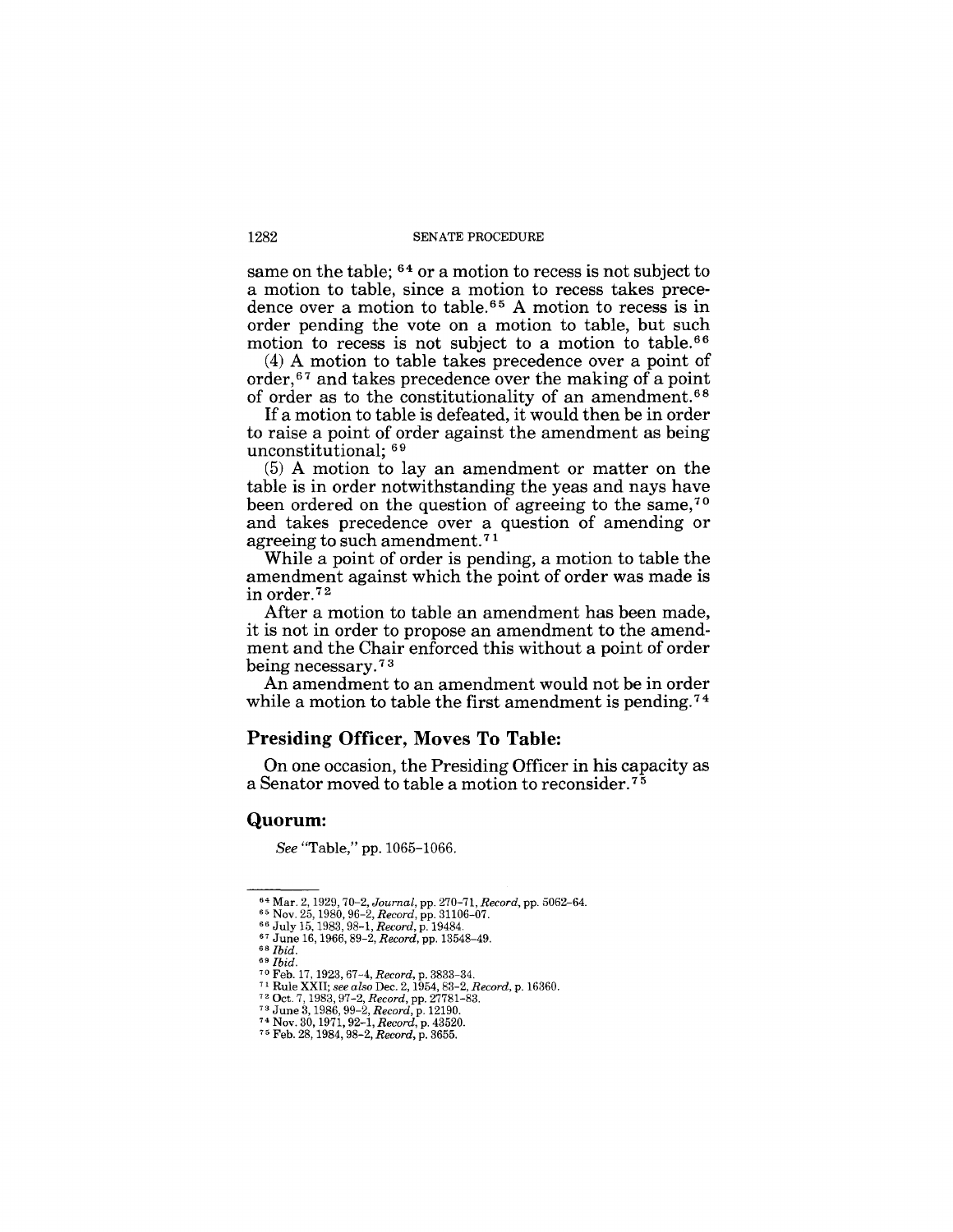#### TABLE 1283

In the absence of a quorum it is not in order to move to table a motion to instruct the Sergeant at Arms to request attendance of absent Senators. 7 6

### **Recognition To Offer:**

*See* "When Motion To Table Is Not in Order," pp. 1286-1288.

In order to make a motion to table, a Senator must first be recognized.<sup>77</sup>

A Senator once recognized does not have to yield to another Senator to make a motion to table. 7 8

#### **Recommit, Table Motion To:**

*See* "Tabling of Motion To Recommit," pp. 1121-1122.

#### **Reconsider, Table Motion To:**

*See* "Tabling of Motion To Reconsider," pp. 1145-1147.

A motion to reconsider the vote on a motion to table a bill is not debatable since the original question is not debatable. <sup>79</sup>

### **Reference, Motion To Table:**

*See* "Motions To Refer," pp. 1162-1164; "Tabling of Motion To Refer," p. 1168.

### **Reoffer:**

*See* "Renewal," below.

#### **Renewal of Motion To Table:**

The Senate, on appeal, in 1915, decided that the renewal of a motion to lay a matter on the table, made on the third day after the rejection of the prior motion, was in order, although no amendment had been made. 80 In 1980, when 3 days of session and a 5 week recess had intervened after a motion to table had been rejected, the Chair stated

<sup>&</sup>lt;sup>76</sup> July 20, 1983, 98–1, *Record,* p. 19914.<br><sup>77</sup> Dec. 4, 1967, 90–1, *Record,* p. 34978; *See Mar. 8, 1966, 89–2, Record, pp. 5298–99.* 

<sup>&</sup>lt;sup>78</sup> See Mar. 8, 1966, 89–2, Record, pp. 5298–99.<br><sup>79</sup> May 5, 1983, 98–1, Record, p. 11272; May 1, 1974, 83–2, Record, pp. 12622–23.<br><sup>80</sup> Feb. 15, 1915, 63–3, Journal, p. 112, Record, pp. 3779–81.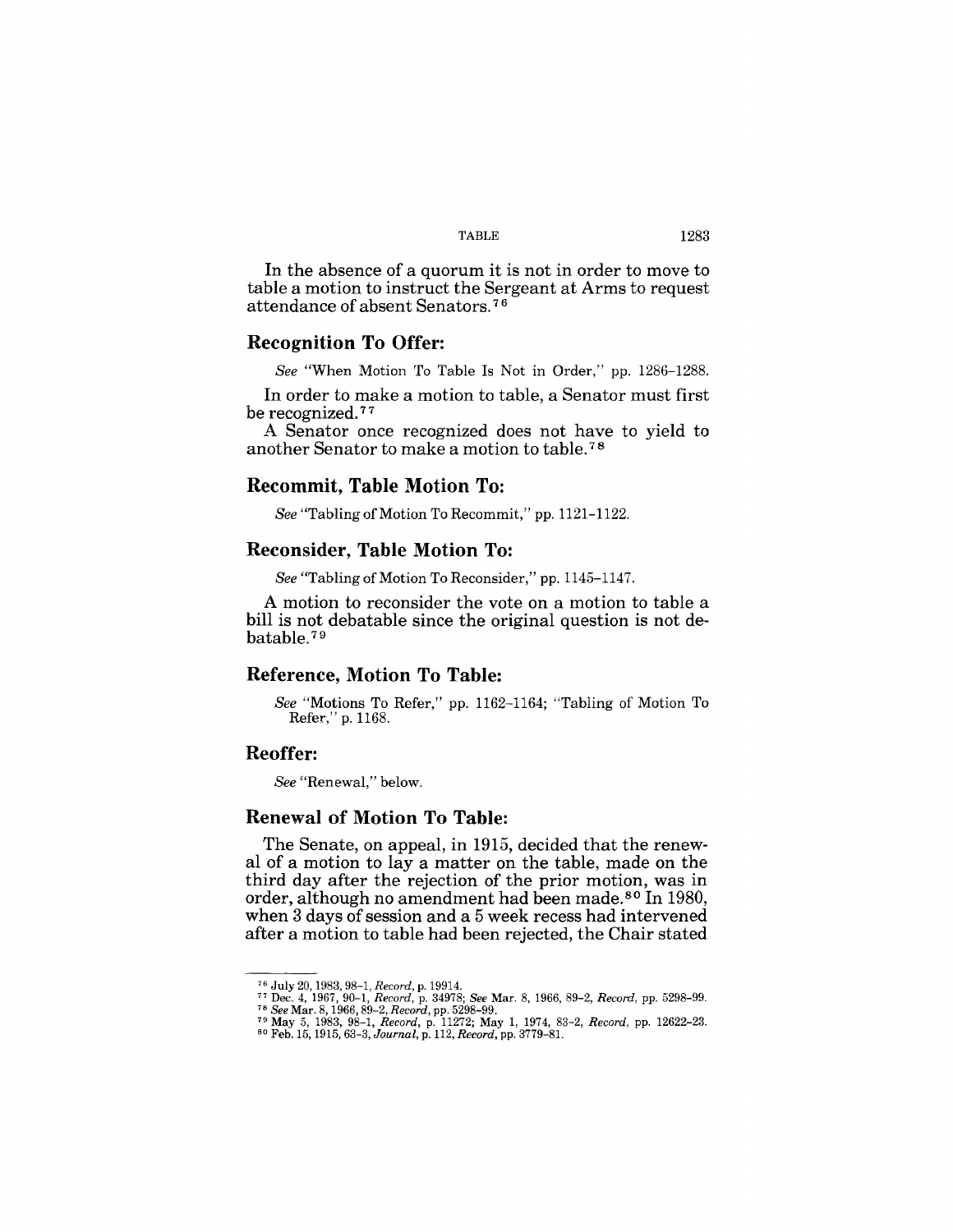that the motion to table could be renewed "3 days having elapsed." 81

It is in order to re-offer a motion to table a proposition pending before the Senate, the first motion having been defeated, after a reasonable length of time and 3 days under the precedents have been deemed a reasonable length of time.<sup>82</sup>

A motion to table an amendment may rightly be reoffered after that amendment has been amended.<sup>83</sup>

#### **Tabling Motion Carries With It:**

The adoption of a motion to lay on the table an amendment proposed to a bill does not carry the bill with it nor prejudice the bill. <sup>84</sup>

An amendment to which an amendment has been proposed and is pending may be laid on the table; and if such a motion to table is agreed to, the amendment proposed thereto is carried with it.<sup>85</sup>

If an amendment proposed to a pending amendment is laid on the table, it does not carry with it the original amendment. 86

A reservation proposed to a treaty, if laid on the table, will not carry with it the treaty.<sup>87</sup>

The laying on the table of a motion that the Senate recede from its disagreement to a House amendment does not carry with it the bill and all amendments, but such a motion is within the applicability of the rule governing the laying of amendments on the table. 88

A substitute motion of instructions for a motion to recommit a bill with instructions may be laid on the table without affecting the original motion.<sup>89</sup>

*<sup>81</sup> See* Nov. 12.1980,96-2, *Record,* p. 29340. 82 April 9, 1979, 96-1, *Record,* pp. 7651-57; June 3, 1976,94-2, *Record,* pp. 16472-73;

see also Mar. 14, 1972, 92-2, Record, pp. 8288-89.<br>
<sup>83</sup> See May 9, 1974, 93-2, Record, pp. 14114-15.<br>
<sup>84</sup> See Apr. 19, 1983, 73-1, Record, pp. 1444; Apr. 6, 1942, 77-2, Record, p. 3356.<br>
<sup>85</sup> Jan. 16, 1891, 51-2, Journal

<sup>86</sup> May 11, 1894, 53-2, *Journal,* pp. 184, 185, *Record,* pp. 4602, 4606. 87 Mar. 18, 1920, 66-2, *Record,* p. 4502. 88 Feb. 28, 1889, 50-2, *Record,* p. 2441.

<sup>89</sup> *See* May 20,1949,81-1, *Record,* p. 6524.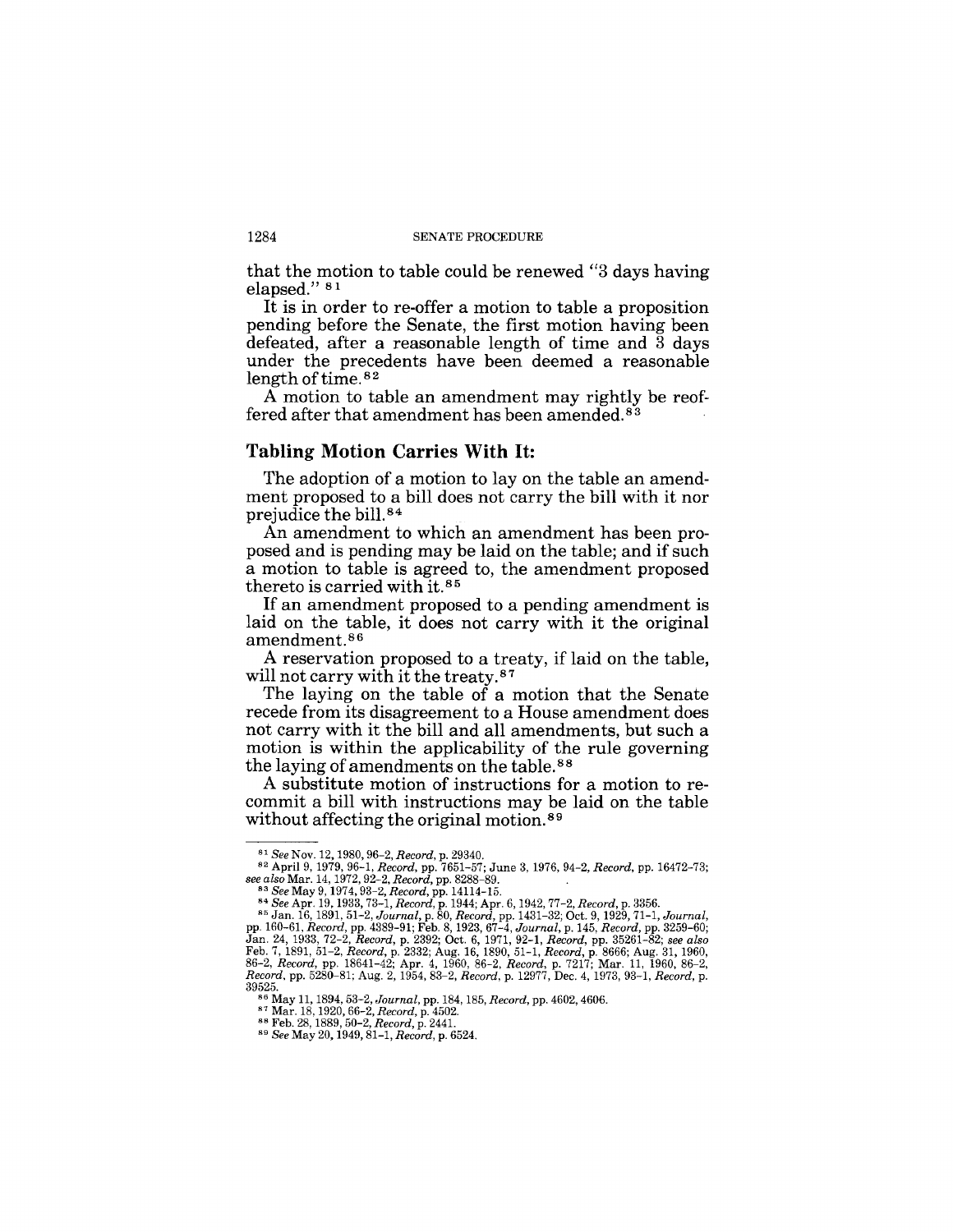### TABLE 1285

#### **Unanimous Consent:**

*See also* "Table," pp. 1273-1289; "Unanimous Consent Agreements," pp. 1311-1369.

A motion to table an amendment considered under a time limitation is not in order if time remains to the sponsor of the amendment. When a Senator controlling time in opposition to an amendment attempted to yield back his time and move to table the amendment, he reclaimed his time when informed by the Chair that a motion to table was not then in order.<sup>90</sup>

It is premature to move to table a motion on which time for debate remains. 9 1

A unanimous consent agreement that provides for a vote on an amendment waives the right of any Senator to move to table that amendment.<sup>92</sup>

### Vote Required for Tabling a Proposition:

A motion to table requires a majority vote; 93 in the case of a tie vote the motion to table loses.9 4

#### **Vote Required To Table Motion Relative to Veto:**

A motion to take up a vetoed bill may be laid on the table by a majority vote only, and does not require a twothirds vote; 95 also a majority vote only is required to lay on the table a motion to proceed to the reconsideration of a vetoed bill. 9 6

### **When Motion To Table Is in Order:**

A motion to lay a pending proposition on the table is in order at any time in the absence of an agreement on that matter.97

A Senator when he has been recognized may make a motion to lay on the table a pending proposition.<sup>98</sup>

It is in order for one Senator to make a motion to reconsider and then for another who obtains recognition or the

<sup>&</sup>lt;sup>90</sup> Dec. 3, 1985, 99–1, *Record*, pp. 33899, 33902.<br><sup>91</sup> July 28, 1983, 98–1, *Record*, p. 21333.<br><sup>92</sup> Apr. 23, 1986, 99–2, *Record*, p. 8529.<br><sup>93</sup> See Jan. 18, 1967, 90–1, *Record*, pp. 918–19.<br><sup>93</sup> See Jan. 18, 1967, 90

<sup>96</sup> *Ibid.* 

<sup>97</sup>*See* Feb. 3, 1948,80-2, *Record,* p. 969. 98 Sept. 20 and 21, 1950, 81-2, *Record,* p. 15345.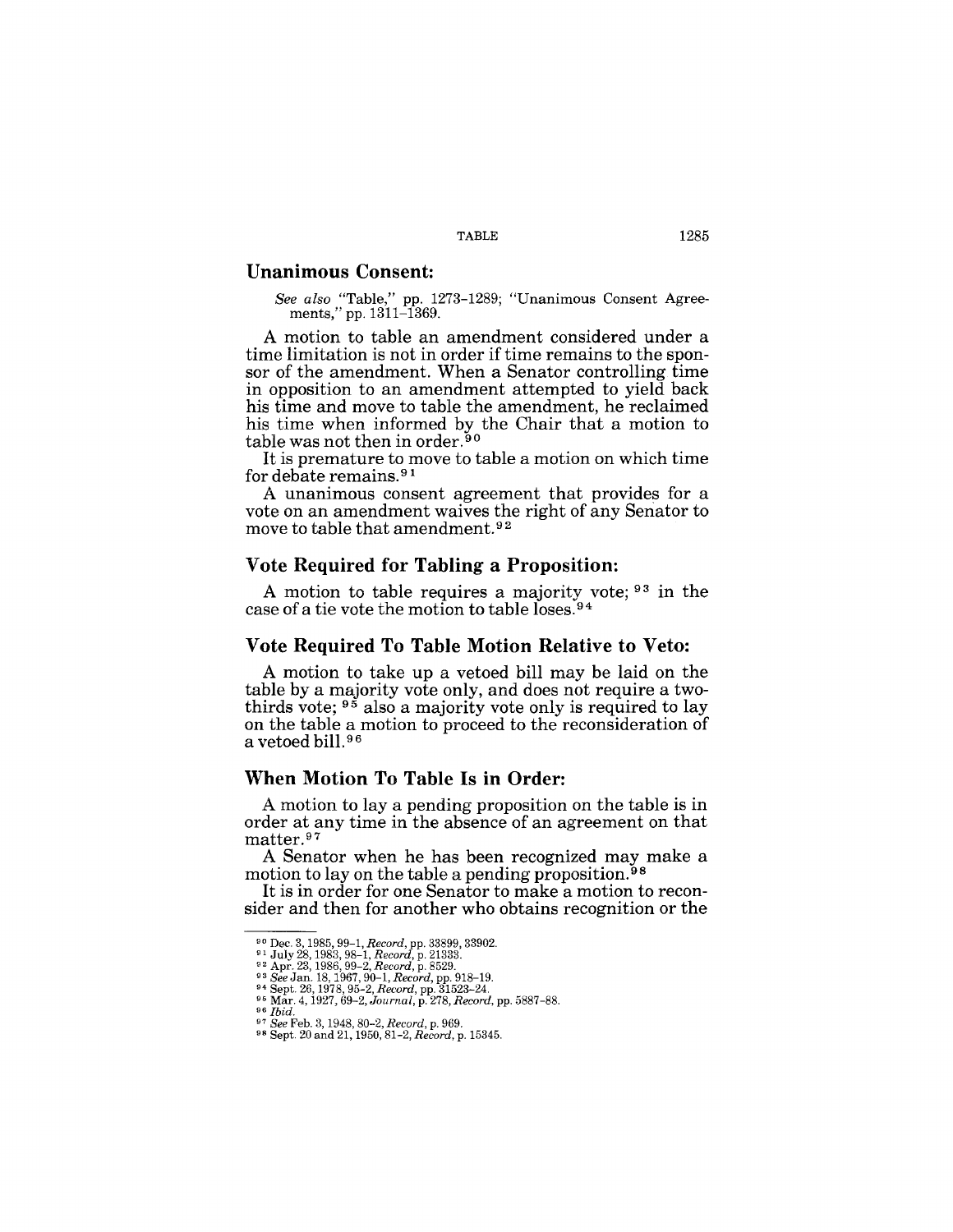same Senator to move to lay that motion on the table if no other business is pending,<sup>99</sup> but a Senator must obtain recognition to offer a motion to table.<sup>100</sup>

A motion to table a matter is in order even though the yeas and nays have been ordered on it.<sup>101</sup>

#### **When Motion To Table Is Not in Order:**

A motion to lay on the table a pending proposition is not in order by one Senator when another has the floor,  $102$  or has a right to the floor;  $103$  nor is it in order to move to lay on the table a motion by another Senator to take up a bill after the latter Senator has been again recognized.<sup>104</sup>

Where a Senator in possession of the floor yields to another for a question only, the Senator yielded to cannot make a motion to lay on the table a motion to reconsid $er<sup>105</sup>$ 

When a motion to reconsider the vote by which the Senate took an action is entered while other business is pending before the Senate, including a motion to consider a bill, or after other business intervenes after the Senate takes such action, a motion to lay on the table the motion to reconsider that action at that time is not in order.<sup>106</sup>

A motion to lay on the table a motion to reconsider the vote on the passage of a bill is not in order where such motion to reconsider is not before the Senate for consideration,<sup>107</sup> unless unanimous consent is granted for that

*See also* "Recognition to Offer," p. 1283; "Table, Motions Under Unanimous Consent Agreements," pp. 1364-1366; "Unanimous Consent," p. 1285.

<sup>99</sup>Jan. 18. 1944, 78-1, *Record,* p. 305; June 11, 1945,79-1, *Record,* pp. 5887-88; *see also*  Apr. 13, 1933, 73–1, *Record*, p. 1637.<br><sup>100</sup> Feb. 28, 1947, 80–1, *Record*, p. 1553.<br><sup>101</sup> July 30, 1980, 96–2, *Record*, p. 20391.<br><sup>102</sup> June 5, 1986, 99–2, *Record*, pp. 12725–27; Sept. 18, 1914, 63–2, *Record*, p. 1525

Feb. *17,1923,67-4,Record,p.3829;Dec.4,1967,90-1,Record,* p.34978. 103 July 24,1886,49-1, *Record,* p. 7457.

<sup>103</sup> July 24, 1886, 49-1, *Record*, p. 7457.<br>
<sup>104</sup> June 12, 1935, 74-1, *Journal*, p. 435, *Record*, p. 9186; *see also* July 26, 1937, 75-1,<br> *Record*, p. 7582.

Record, p. 7582.<br>
<sup>105</sup> Sept. 20, 1950, 81–2, Record, p. 15264.<br>
<sup>106</sup> Sept. 20, 1950, 81–2, Record, p. 6041; Apr. 4, 1951, 82–1, Record, p. 3295; see also<br>
Sept. 12, 1950, 81–2, Record, pp. 14594–95; Aug. 3, 1950, 81–2, R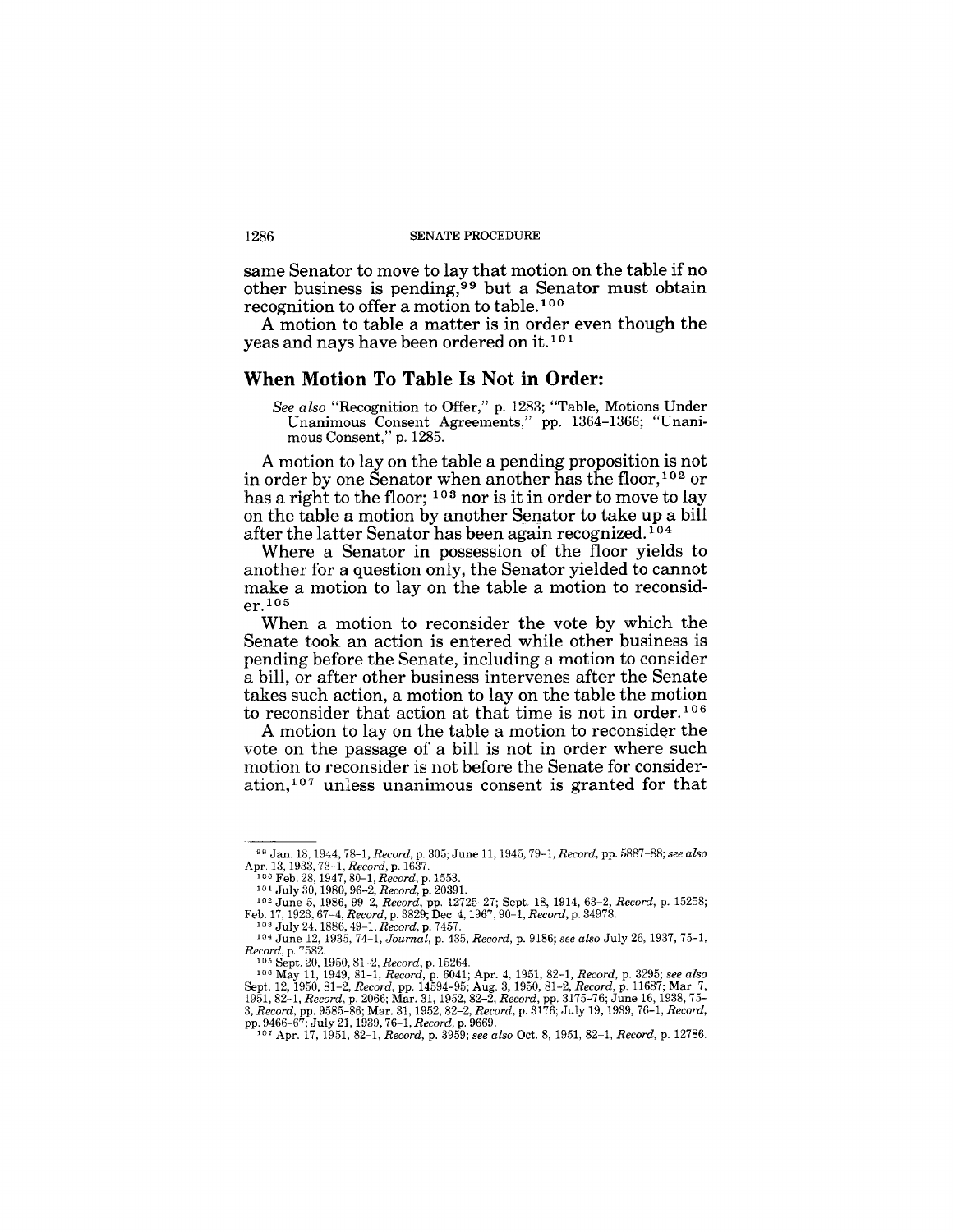purpose; 108 nor is such a motion in order while another matter or business is pending. 109

A motion to lay an amendment on the table is not in order while a *viva voce* vote is being taken thereon.<sup>110</sup>

Pending a request for unanimous consent, when the question on reference of a bill was pending, to which a reservation of objection had been lodged, a question having been raised under Rule XIV that the motion to table the bill was not in order, the Presiding Officer held that the motion was made under Rule XXII, paragraph 1, and not under Rule XIV, and was therefore in order.<sup>111</sup>

In 1914, under a unanimous consent agreement limiting debate to 15 minutes to each Senator on each amendment to a bill, a motion to lay an amendment on the table was held to be out of order since each Senator was entitled to 15 minutes on each amendment, and that a Senator had no right to cut off that 15 minutes by moving to table; 112 likewise, in 1916, under a unanimous consent agreement limiting debate upon the part of each Senator to one speech of not exceeding 5 minutes on any amendment, a motion to lay all of the proposed amendments on the table is not in order. 11 3

Under a unanimous consent agreement providing for a vote on a specified day upon a bill through the regular parliamentary stages to its final disposition, a motion to lay such bill upon the table is not in order as not being a final disposition thereof.<sup>114</sup> Such an agreement operates as an order of the Senate. 115

Under current practices during the consideration of a measure under a unanimous consent agreement limiting debate on the bill and amendments thereto, and placing the control of such time under the charge of specified persons, a motion to lay on the table the pending question would not be in order until all time allowed on the amendment, motion, or bill, as the case might be, had expired or was yielded back. 116

<sup>108</sup> Mar. 16, 1956, 84-2, *Record,* p. 4962; May 7, 1947,80-2, *Record,* p. 468l. 109 May 11, 1949, 81-1, *Record,* p. 6041; *see also* Mar. 31, 1952, 82-2, *Record,* pp. 3175- 76. 110 June 19, 1914, 63-2, *Record,* p. 10728.

<sup>&</sup>lt;sup>111</sup> See Aug. 9, 1960, 86–2, *Record*, pp. 16009–19.<br><sup>112</sup> Jan. 23, 1914, 63–2, *Record*, p. 2177.<br><sup>113</sup> Mar. 21, 1916, 64–1, *Record*, p. 4545.<br><sup>114</sup> Oct. 17, 1914, 63–2, Journal, p. 555, *Record*, p. 16794.<br><sup>115</sup> *Ibid.* 

<sup>116</sup> Dec. 3,1985,99-1, *Record,* pp. 33899, 33902; Mar. 27, 1956, 84-2, *Record,* p. 5653; June 8, 1961, 87-1, *Record,* p. 9914.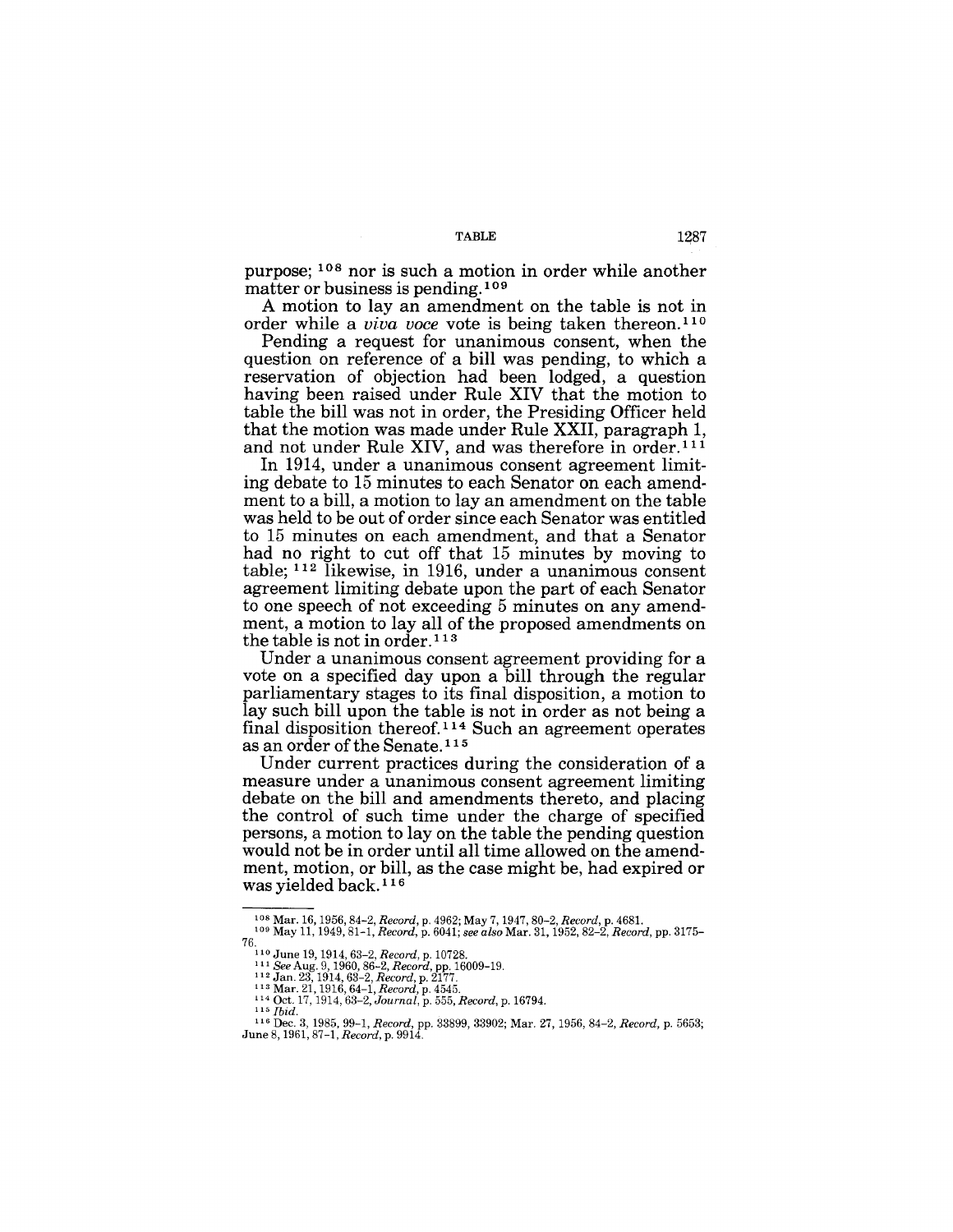It is premature to move to table a motion on which time for debate remains.  $117$ 

### **Withdrawal of Motion To Table:**

A motion to lay a matter on the table may be withdrawn by the proposer in his own right,<sup>118</sup> unless some action has been taken on the motion by the Senate; for example, that right is lost and the motion cannot be withdrawn by a Senator after the yeas and nays have been ordered thereon, except by unanimous consent. 119

A motion to table may be withheld by its sponsor if no action has occurred thereon, and may be withdrawn by its sponsor even after the yeas and nays thereon have been denied.<sup>120</sup>

A motion to table on which the yeas and nays were requested but not obtained may be withdrawn by the mover thereof.<sup>121</sup>

### **Written on Demand:**

A motion to table on demand must be submitted in writing. 122

#### Yeas **and** Nays **and the Motion To Table:**

A Senator has a right to ask for the yeas and nays on a motion to lay an amendment on the table.<sup>123</sup>

If an amendment is pending, it is not in order to request the yeas and nays on a motion to table that amendment until the motion has been made. 124

The ordering of the yeas and nays on an amendment has no effect on tabling that amendment and if the yeas and nays are ordered on an amendment that action would not apply to a subsequent motion to lay that amendment on the table; the latter motion would require a separate order for the yeas and nays to have a roll call vote thereon. 125

<sup>&</sup>lt;sup>117</sup> July 28, 1983, 98–1, *Record,* p. 21333.<br><sup>118</sup> *See May 20, 1942, 77–2, Record, p. 439*3; Feb. 8, 1949, 81–1, *Record, p.* 962.<br><sup>119</sup> Nov. 16, 1967, 90–1, *Record, p. 32*843; Apr. 3, 1951, 82–1, *Record, p. 3190; Jul* 

<sup>1953, 83–1,</sup> Record, p. 7793; see also Apr. 25, 1949, 81–1, Record, p. 4980.<br>
<sup>120</sup> Mar. 27, 1984, 98–2, Record, pp. 6676–77.<br>
<sup>221</sup> July 10, 1982, 97–2, Record, p. 16815.<br>
<sup>122</sup> Jan. 26, 1966, 89–2, Record, p. 1168.<br>
<sup>122</sup>